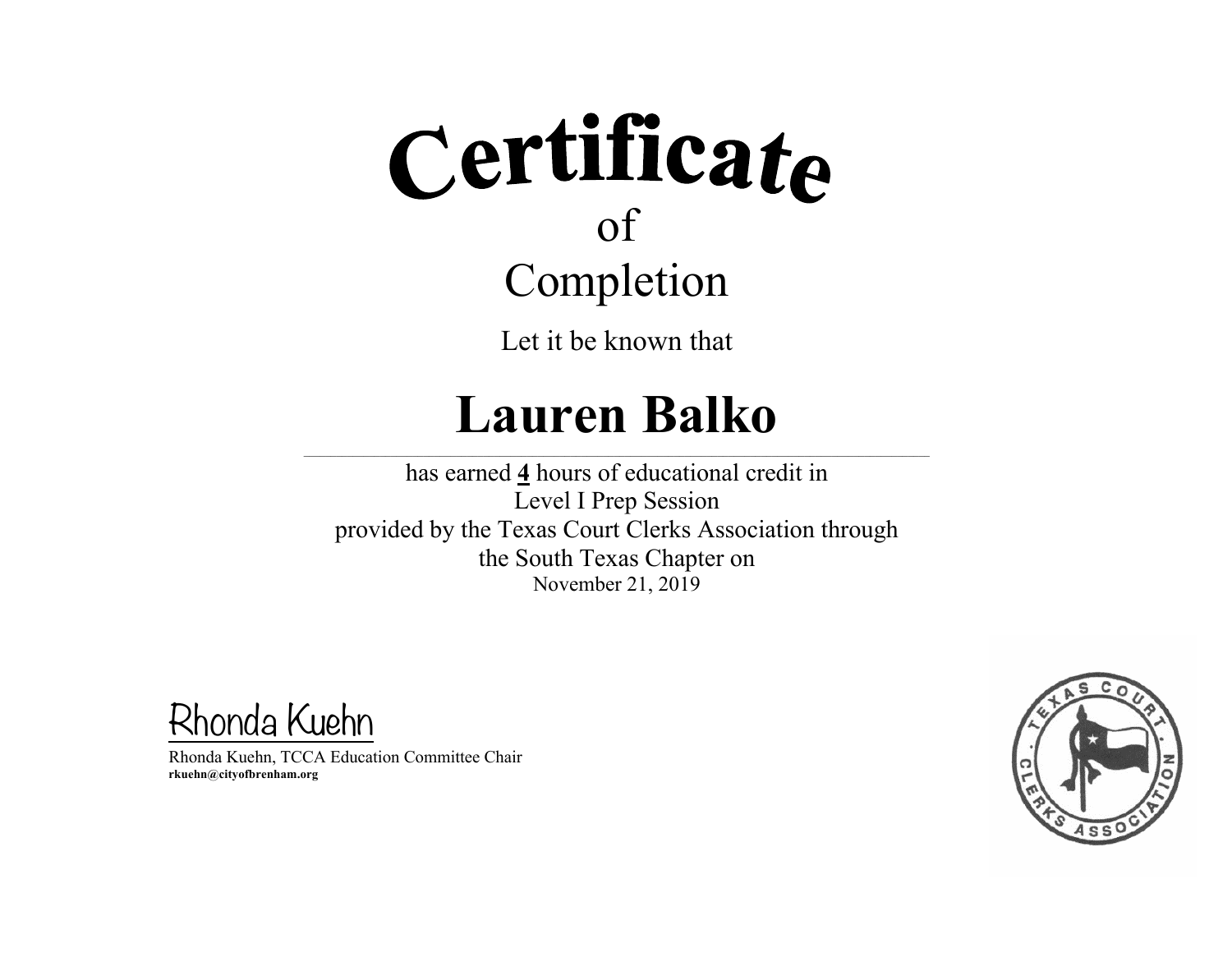Let it be known that

## **Lorinda Gibson**

 $\mathcal{L} = \{ \mathcal{L} = \{ \mathcal{L} = \{ \mathcal{L} = \{ \mathcal{L} = \{ \mathcal{L} = \{ \mathcal{L} = \{ \mathcal{L} = \{ \mathcal{L} = \{ \mathcal{L} = \{ \mathcal{L} = \{ \mathcal{L} = \{ \mathcal{L} = \{ \mathcal{L} = \{ \mathcal{L} = \{ \mathcal{L} = \{ \mathcal{L} = \{ \mathcal{L} = \{ \mathcal{L} = \{ \mathcal{L} = \{ \mathcal{L} = \{ \mathcal{L} = \{ \mathcal{L} = \{ \mathcal{L} = \{ \mathcal{$ 

has earned **4** hours of educational credit in Level I Prep Session provided by the Texas Court Clerks Association through the South Texas Chapter on November 21, 2019

Rhonda Kuehn

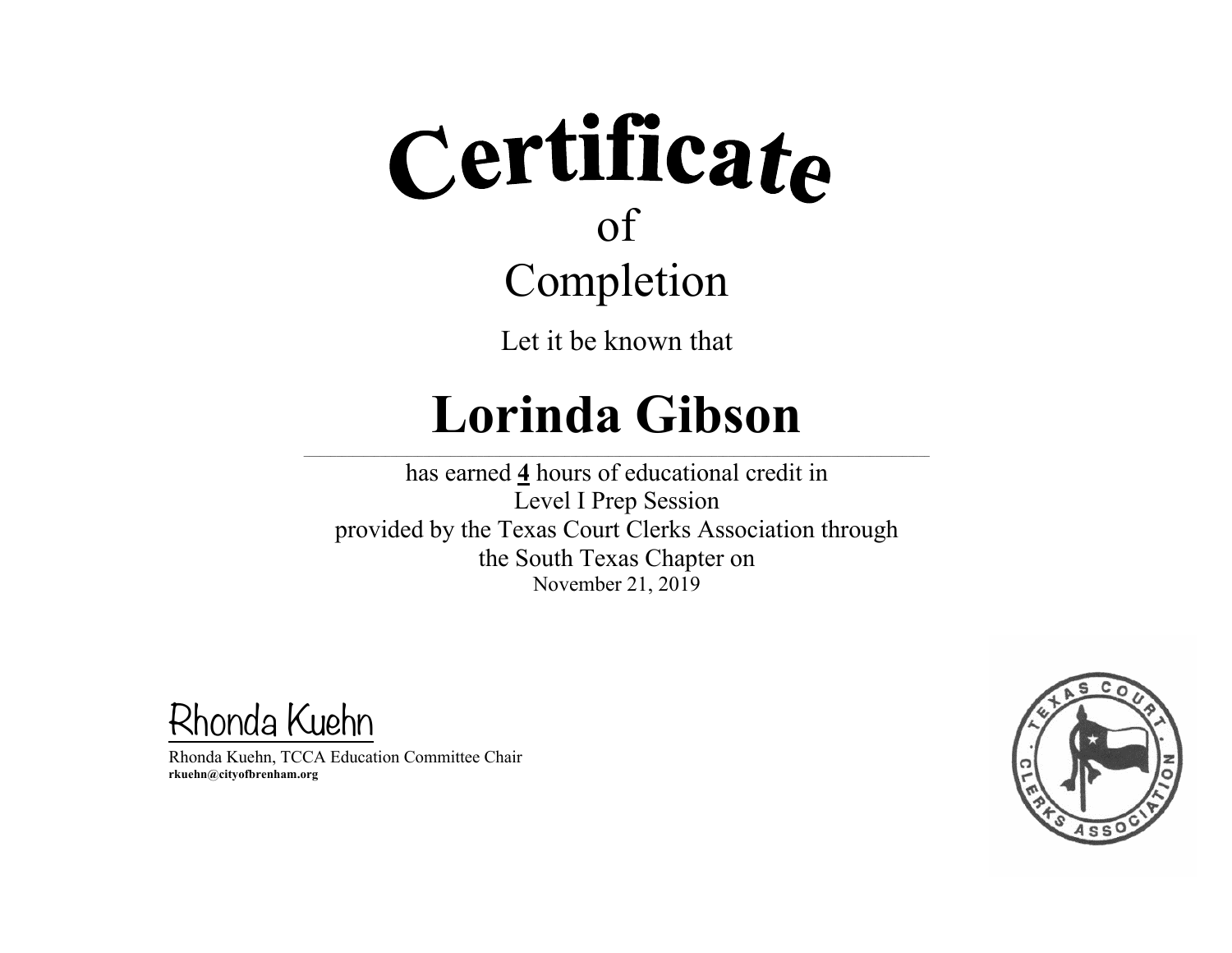Let it be known that

### **Rochelle Limon**

 $\mathcal{L} = \{ \mathcal{L} = \{ \mathcal{L} = \{ \mathcal{L} = \{ \mathcal{L} = \{ \mathcal{L} = \{ \mathcal{L} = \{ \mathcal{L} = \{ \mathcal{L} = \{ \mathcal{L} = \{ \mathcal{L} = \{ \mathcal{L} = \{ \mathcal{L} = \{ \mathcal{L} = \{ \mathcal{L} = \{ \mathcal{L} = \{ \mathcal{L} = \{ \mathcal{L} = \{ \mathcal{L} = \{ \mathcal{L} = \{ \mathcal{L} = \{ \mathcal{L} = \{ \mathcal{L} = \{ \mathcal{L} = \{ \mathcal{$ 

has earned **4** hours of educational credit in Level I Prep Session provided by the Texas Court Clerks Association through the South Texas Chapter on November 21, 2019

Rhonda Kuehn

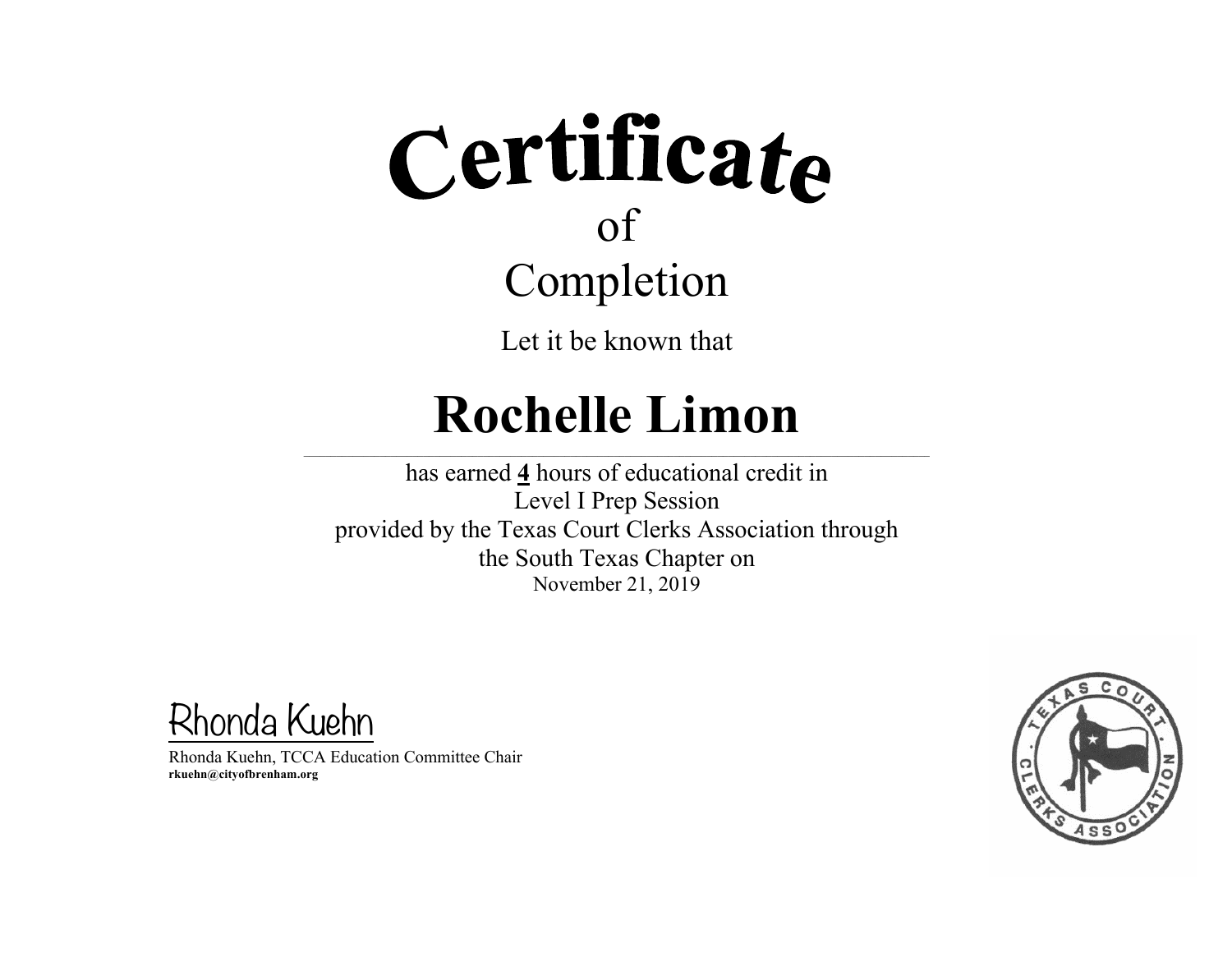Let it be known that

#### **Jessica Martinez**

 $\mathcal{L} = \{ \mathcal{L} = \{ \mathcal{L} = \{ \mathcal{L} = \{ \mathcal{L} = \{ \mathcal{L} = \{ \mathcal{L} = \{ \mathcal{L} = \{ \mathcal{L} = \{ \mathcal{L} = \{ \mathcal{L} = \{ \mathcal{L} = \{ \mathcal{L} = \{ \mathcal{L} = \{ \mathcal{L} = \{ \mathcal{L} = \{ \mathcal{L} = \{ \mathcal{L} = \{ \mathcal{L} = \{ \mathcal{L} = \{ \mathcal{L} = \{ \mathcal{L} = \{ \mathcal{L} = \{ \mathcal{L} = \{ \mathcal{$ 

has earned **4** hours of educational credit in Level I Prep Session provided by the Texas Court Clerks Association through the South Texas Chapter on November 21, 2019

Rhonda Kuehn

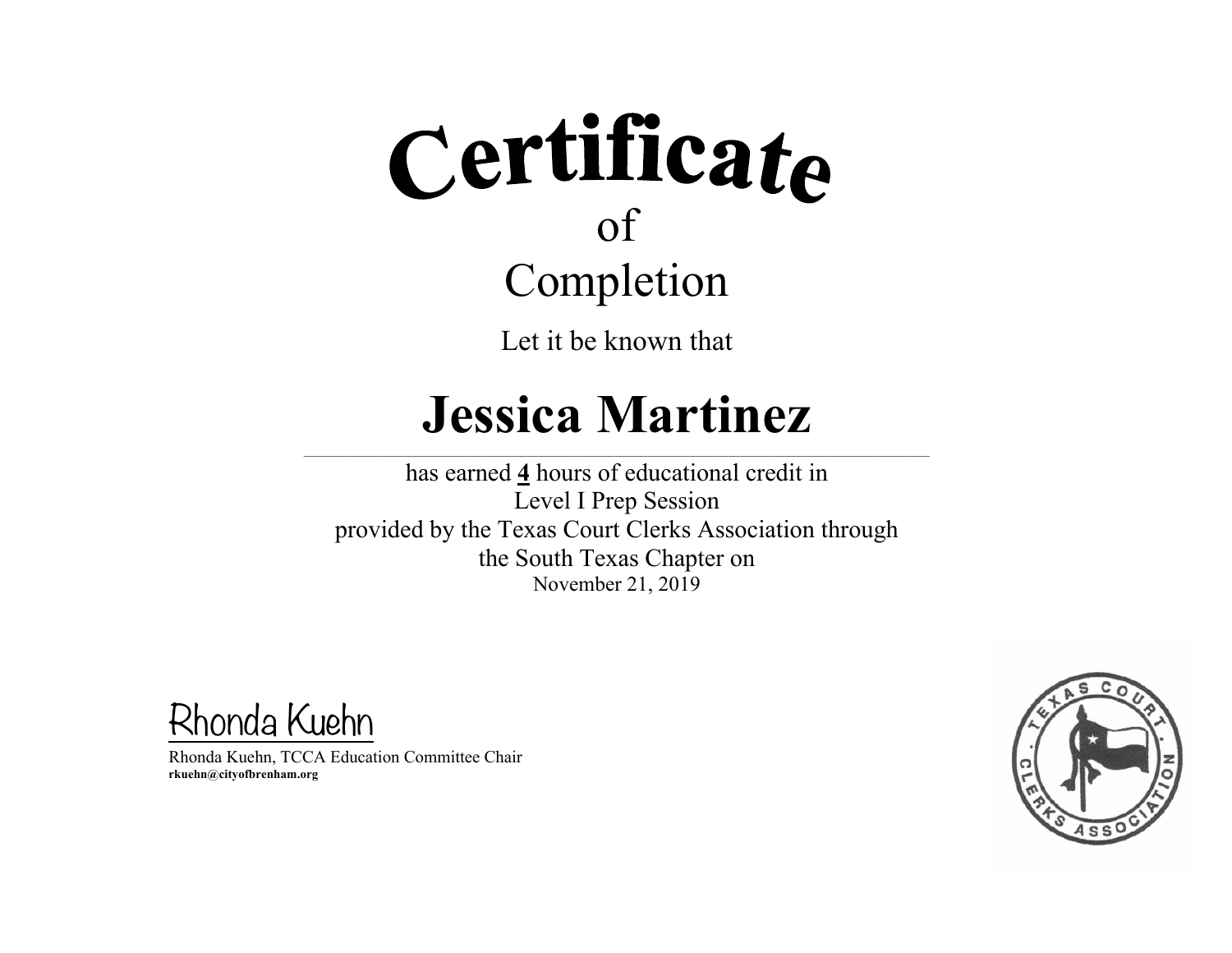Let it be known that

#### **Frances Rios**

 $\mathcal{L} = \{ \mathcal{L} = \{ \mathcal{L} = \{ \mathcal{L} = \{ \mathcal{L} = \{ \mathcal{L} = \{ \mathcal{L} = \{ \mathcal{L} = \{ \mathcal{L} = \{ \mathcal{L} = \{ \mathcal{L} = \{ \mathcal{L} = \{ \mathcal{L} = \{ \mathcal{L} = \{ \mathcal{L} = \{ \mathcal{L} = \{ \mathcal{L} = \{ \mathcal{L} = \{ \mathcal{L} = \{ \mathcal{L} = \{ \mathcal{L} = \{ \mathcal{L} = \{ \mathcal{L} = \{ \mathcal{L} = \{ \mathcal{$ 

has earned **4** hours of educational credit in Level I Prep Session provided by the Texas Court Clerks Association through the South Texas Chapter on November 21, 2019

Rhonda Kuehn

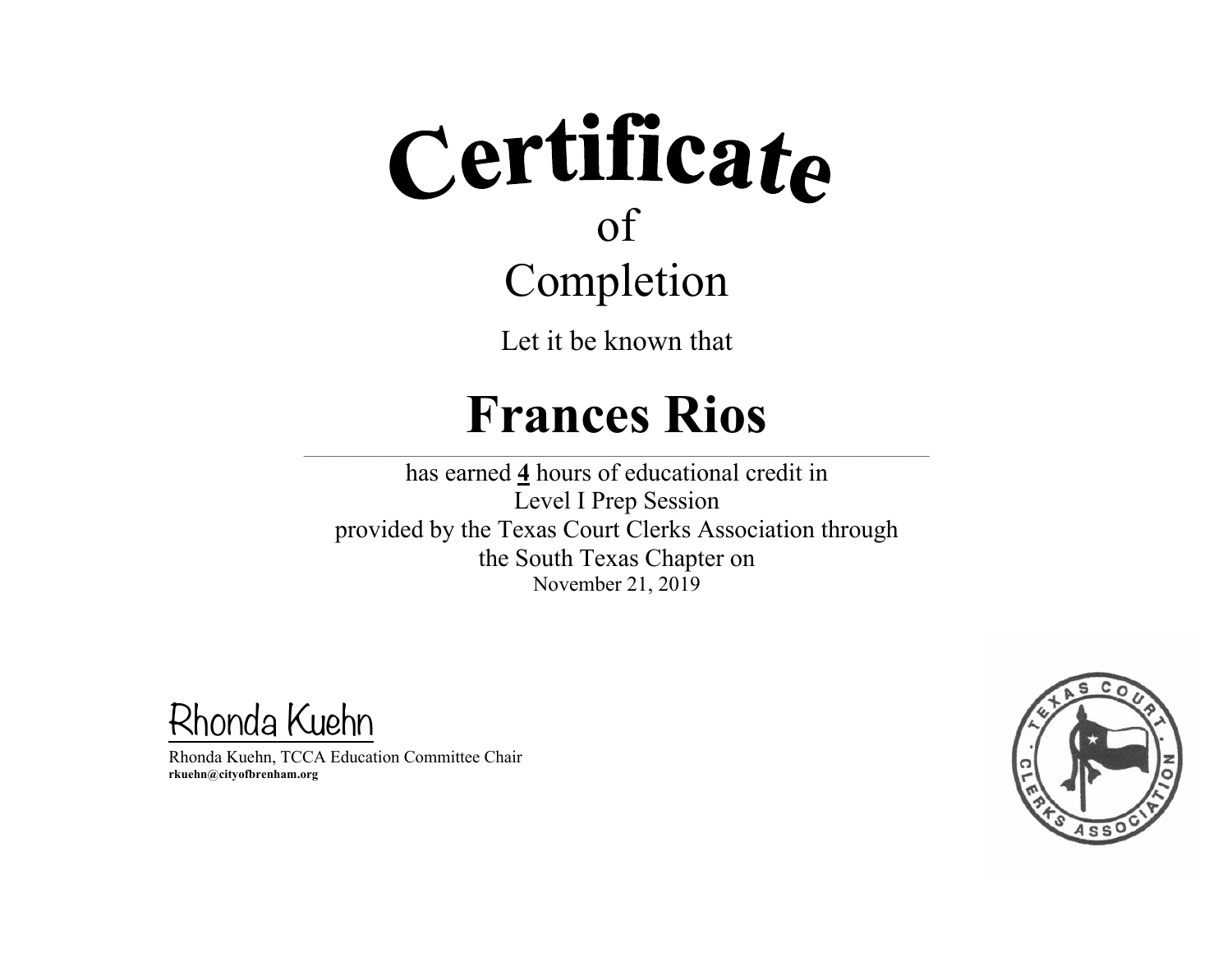Let it be known that

## **Robin Shellard**

 $\mathcal{L} = \{ \mathcal{L} = \{ \mathcal{L} = \{ \mathcal{L} = \{ \mathcal{L} = \{ \mathcal{L} = \{ \mathcal{L} = \{ \mathcal{L} = \{ \mathcal{L} = \{ \mathcal{L} = \{ \mathcal{L} = \{ \mathcal{L} = \{ \mathcal{L} = \{ \mathcal{L} = \{ \mathcal{L} = \{ \mathcal{L} = \{ \mathcal{L} = \{ \mathcal{L} = \{ \mathcal{L} = \{ \mathcal{L} = \{ \mathcal{L} = \{ \mathcal{L} = \{ \mathcal{L} = \{ \mathcal{L} = \{ \mathcal{$ 

has earned **4** hours of educational credit in Level I Prep Session provided by the Texas Court Clerks Association through the South Texas Chapter on November 21, 2019

Rhonda Kuehn